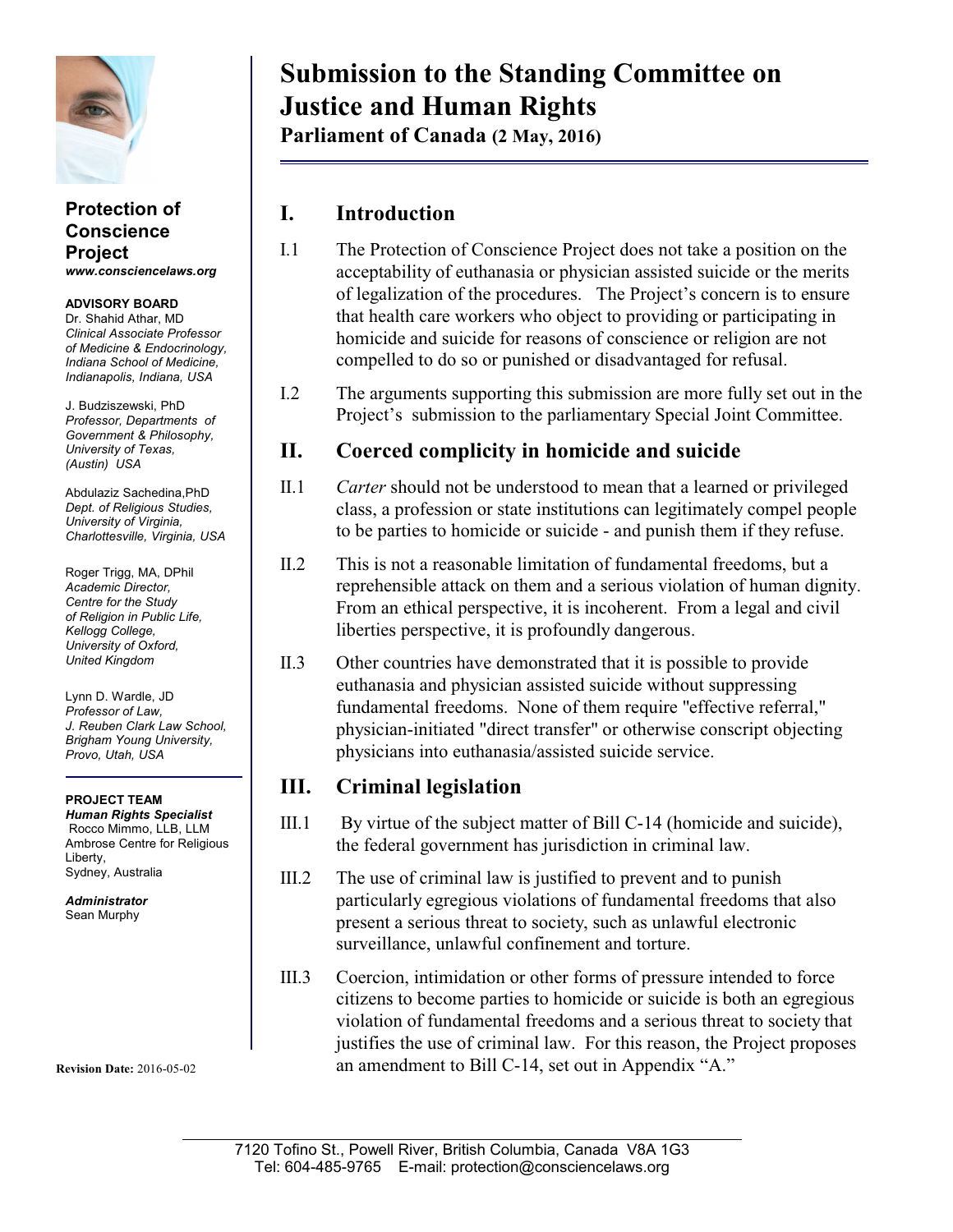III.4 The proposed amendment is an addition that does not otherwise change the text of Bill C-14. Nor does it touch the eligibility criteria proposed by *Carter*, nor the criteria or procedural safeguards recommended by the Special Joint Committee or Provincial-Territorial Expert Advisory Group. It simply establishes that, as a matter of law and national public policy, no one can be compelled to become a party to homicide or suicide, or punished or disadvantaged for refusing to do so.